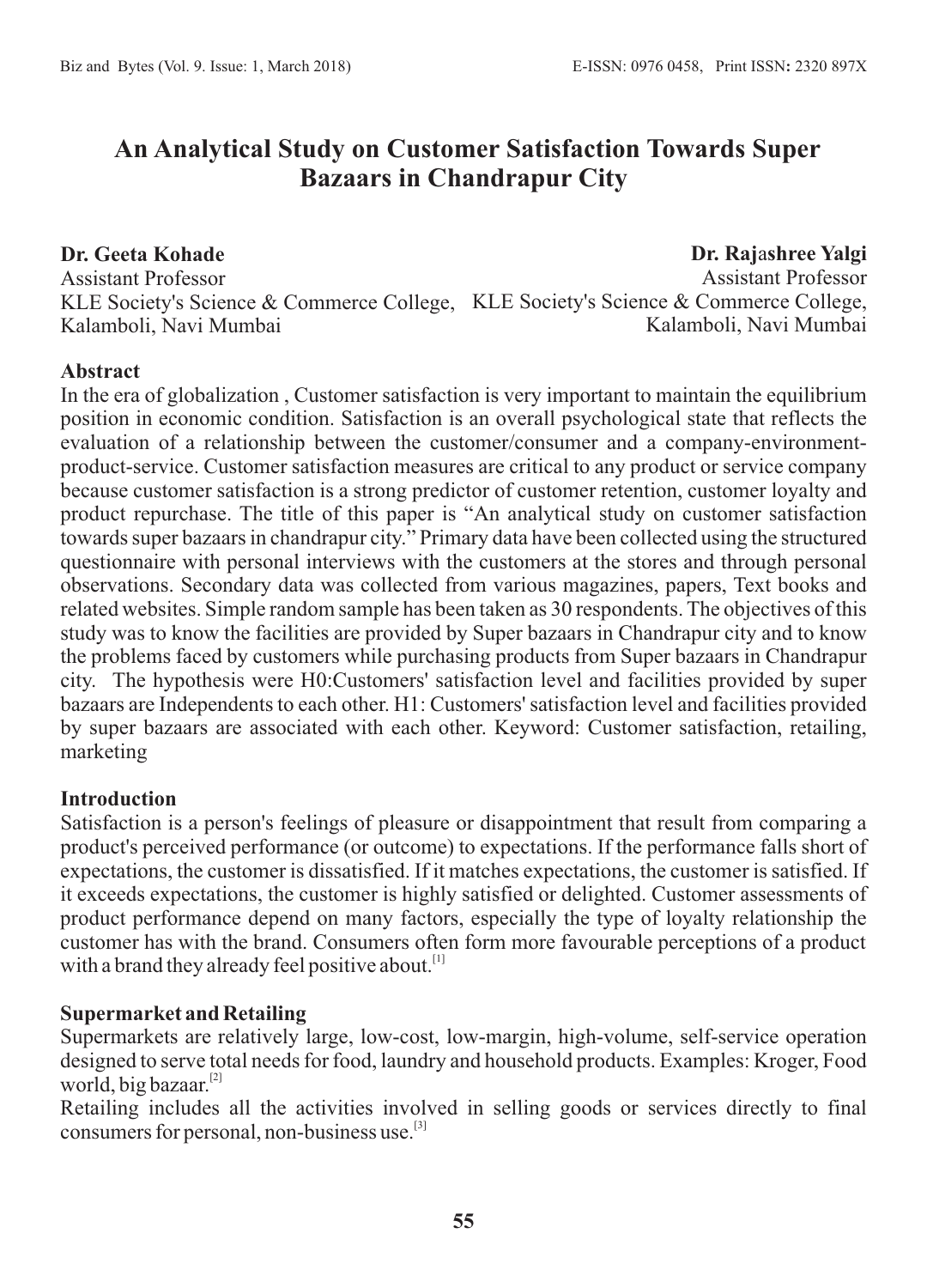#### **Review of Literature**

**Mohammad Abul Kashem and Mohammad Shahidul Islam (2012),** In this study the data has been collected through primary data to identify the factors influence customer satisfaction towards superstores at Bangladesh. Product factors, Store service factor, and Customer facilities factor are the most influencing factors. The study has suggested entrepreneurs of Super stores to consider these factors while designing their policies for superstores.<sup>[7]</sup>

**Coimbatore, Pughazhendi and Dr. D. Sudharani Ravindran (2011).** The study aims to analyze "Impulsive buying behaviour and customer's satisfaction towards retail outlet in Coimbatore city". The objective of the study was to analyse the buying behaviour of the consumers' of Big Bazaar and found consumer impulsive buying behaviour and consumer satisfaction is linked with buying performance.<sup>[8]</sup>

#### **Research Gap or Background of the Study**

In the competitive world super markets are increasing day by day. They are also

implementing modern methods for attracting the customers. This has resulted in enhancement of customer satisfaction. Hence this has evoked me to do a research investigation in to the analysis of customer satisfaction level towards supermarket.

**Research design:** The type of research is descriptive approach which means asking questions to people who are believed to possess the desired information.

**Primary data:** It has been collected using the structured questionnaire with personalinterviews with the customers at the stores and through personal observations.

**Secondary data:** It has been collected from various magazines, papers, Text books and relatedwebsites.

**Sampling design:** Random sampling method have been used. Under this sampling design item has an equal chance of inclusion in the sample. All choices being independent of one another. It gives each possible sample combination an equal probability of being chosen.

**Sampling unit:** Customers from Chandrapur City.

**Sample size:** Simple random sample has been taken as 30 respondents.

**Research analysis tools:**The data so generated would be subjected to rigorous statistical treatment and the inferences will be drawn accordingly. The basic analytical tools like bar charts and pie charts have been used.

### **Objectives**

- 1. To know the facilities are provided by Super bazaars in Chandrapur city.
- 2. To know the problems faced by customers while purchasing products from Super bazaars in Chandrapur city.
- 3. To know the reason for shopping at Super bazaars
- 4. To analyse customers satisfaction towards Super Bazaars in Chandrapur city.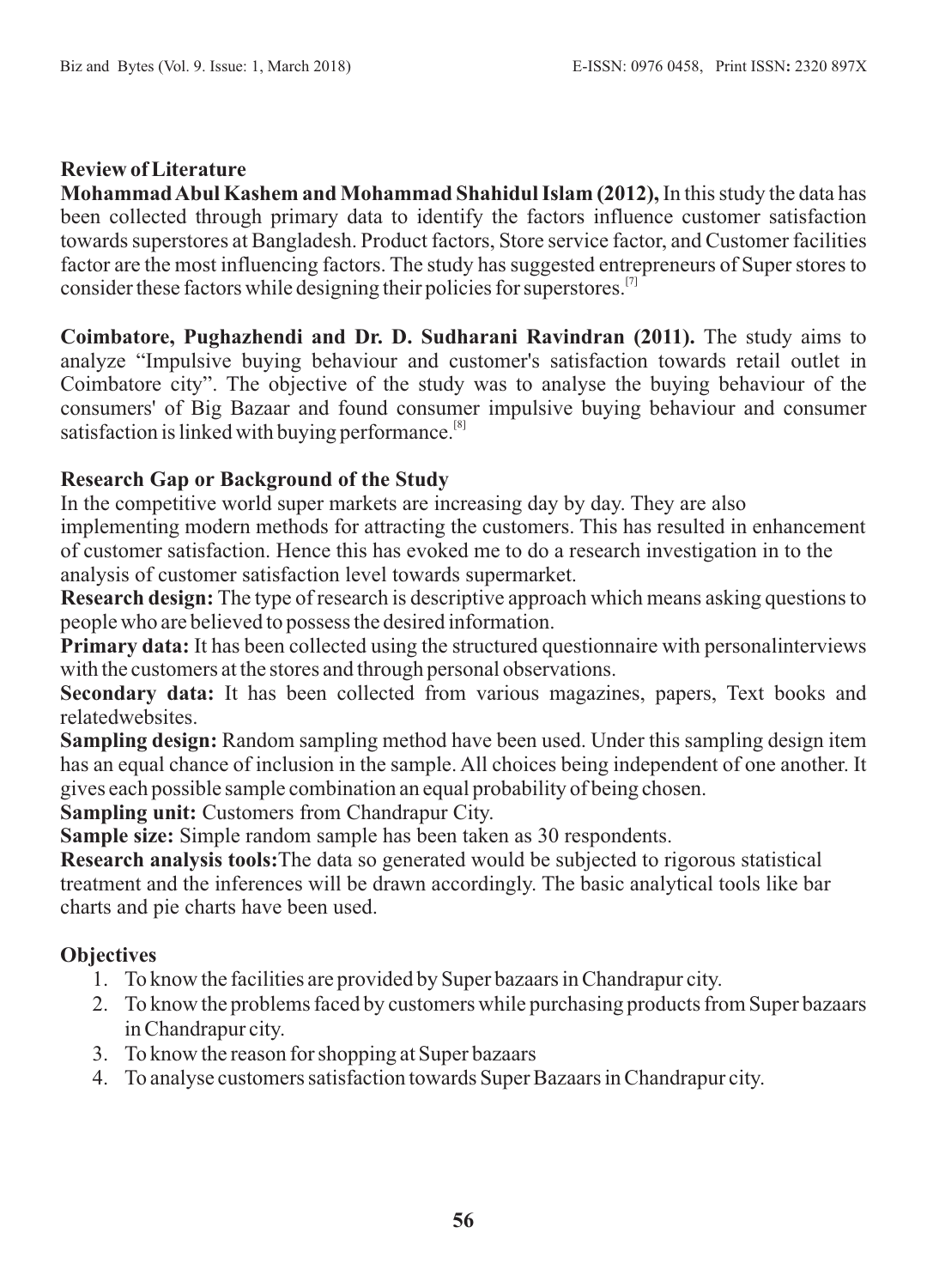#### **Hypothesis**

H0: Customers' satisfaction level and facilities provided by super bazaars are Independents to each other.

H1: Customers' satisfaction level and facilities  $p = 13\%$ each other.

### Ø **Occupation**

**Interpretation**: Maximum respondents are students and employed**.**





**Interpretation:** Maximum respondent are in the age group 16-25 and 26-35.



00% - 36360%

90%

0%

■ Upto 5,000

■ 5,001-10,000 ■ 10,001-

15.000 ■ 15,001-20,000

### Ø **Family Monthly Income**

**Interpretation:** From the above pie chart it is cleared that, maximum respondents are having Family monthly income above 25000 and minimum respondents having family monthly income upto 5000.





**Interpretation:** From the above pie chart it is clear that all respondents purchase products from superbazaar in Chandrapur city.

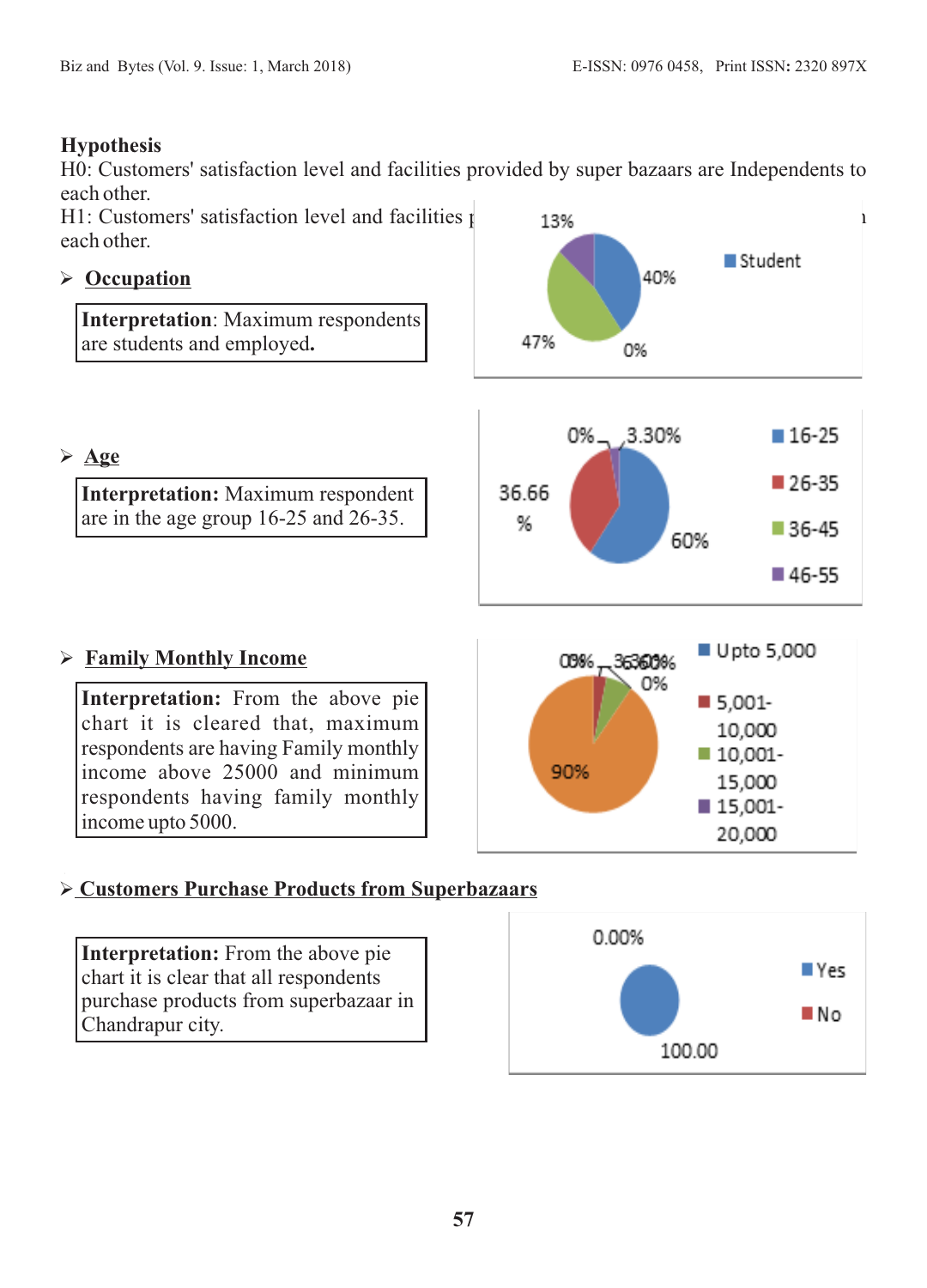#### Ø **How Frequently Purchase from Superbazaar**

**Interpretation: From the above graph it is clear that** Maximum respondents purchases products Monthly from superbazaar but not Daily.



### Ø **Facilities are Provided by the Super bazaars**



**Interpretation:** From the above graph it is clear that, Purti super bazaar and Pink planet superbazaar provides all the mentioned facilities. City bazaar does not provide Entertainment, vocal offers and credit facilities. Free Home delivery services ,Entertainment or live concert, Vocal offers with in store, Credit Facilities, Acceptance of Sodexo Coupon and Others (perishable goods).Sukhakarta Superbazaar does not provides Entertainment or live concert, Vocal offers with in store, Credit Facilities, Acceptance of Sodexo Coupon, Parking facility and Others (perishable goods).

### Ø**Reason for Shopping at Superbazaar**

**Interpretation:** From the above graph it is clear that the main reasons for shopping at super bazaar are free home delivery service and Quick service.



### Ø**Problems Faced by Customers while Purchasing from Superbazaar**

**Interpretation:**Maximum customers faced no problems while purchasing from superbazaar.

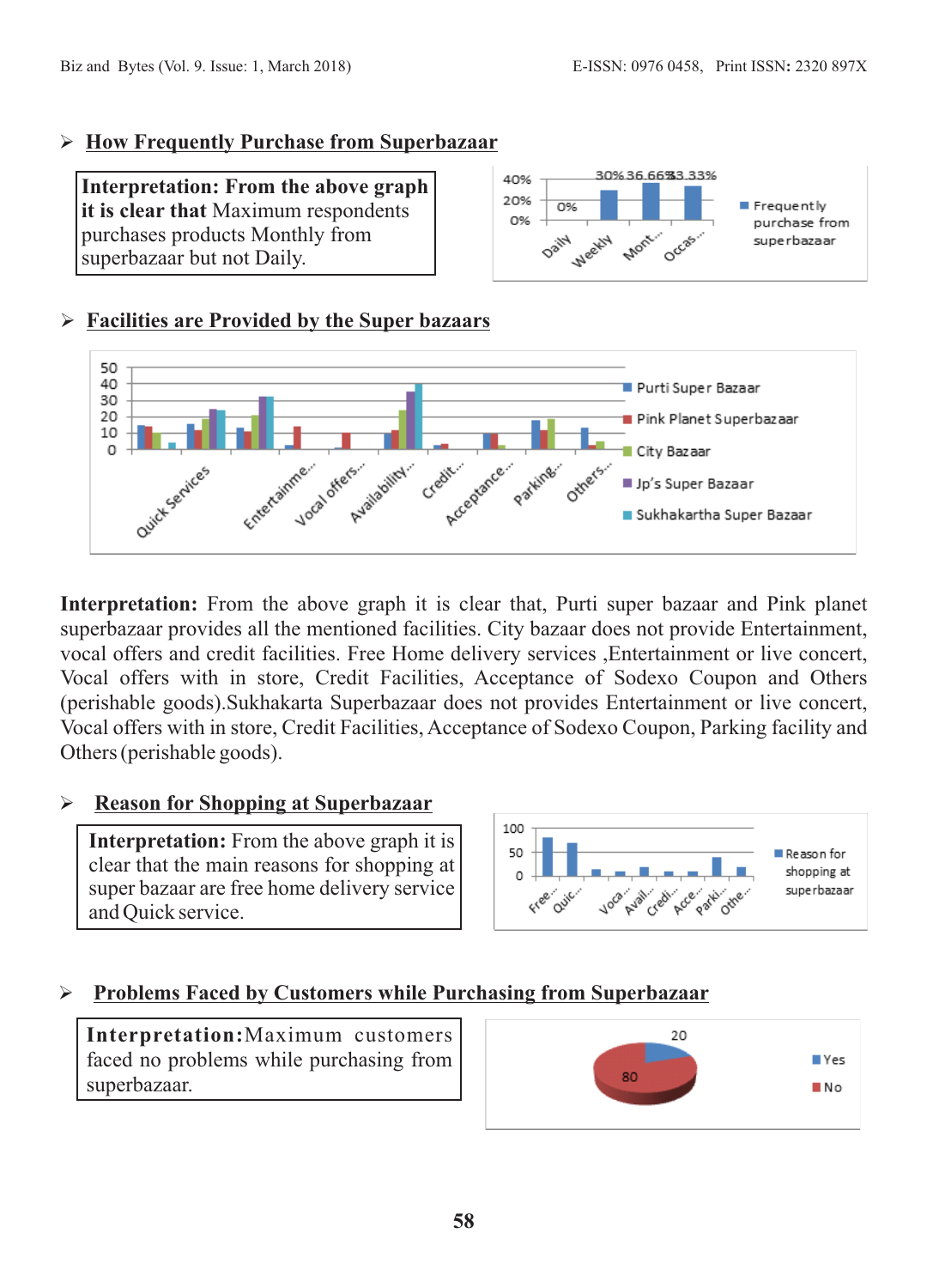**Interpretation:** Respondents were highly Satisfied towards Pink Planet afterwards satisfaction towards Purti super bazaar. Maximum respondents were neutral towards Jp's Superbazaar and less number of respondents were satisfied. Maximum respondents shown neutral and dissatisfied reaction towards Sukhakarta Superbazaar.

### Ø**Most Preferred Factors which Satisfied You**

**Interpretation:** From the above graph it is clear that themost preferred factorof Purti Superbazaar which satisfied the customers was Quick service. The most preferred factor of Pink Planet Superbazaar which satisfied the customers was free home delivery service and for City bazaar it was visual merchandising and parking facilities. The most preferred factor towards Jp;s Superbazaar and Sukhakarta Superbazaar was Availability of information .





### Ø**Satisfaction towards the Performance of Sales Person:**

**Interpretation:**From the above pie chart it is clear that ,Almost all customers were satisfied towards the performance of sales person.



## **Hypothesis Testing**

H0: Customers' satisfaction level andfacilities provided by super bazaars are Independents to each other.

H1: Customers' satisfaction level and facilities provided by super bazaars are associated with each other.

| Sr. N. | <b>Particular</b>        | <b>No. of Respondent</b> |           |         |              | Total |
|--------|--------------------------|--------------------------|-----------|---------|--------------|-------|
|        |                          | <b>Highly Satisfied</b>  | Satisfied | Neutral | Dissatisfied |       |
| 5.1    | Purti Super Bazaar       | 11(6.4)                  | 16(6.8)   | 1(9.4)  | 2(7.4)       | 30    |
| 5.2    | Pink Planet              | 17(6.4)                  | 7(6.8)    | 2(9.4)  | 4(7.4)       | 30    |
| 5.3    | City Bazaar              | 4(6.4)                   | 7(6.8)    | 11(9.4) | 8(7.4)       | 30    |
| 5.4    | <b>AN SHAPPENED</b>      | 0(6.4)                   | 2(6.8)    | 18(9.4) | 10(7.4)      | 30    |
| 5.5    | Sukhakartha Super Bazaar | 0(6.4)                   | 2(6.8)    | 15(9.4) | 13(7.4)      | 30    |
|        | Total                    | 32                       | 34        | 47      | 37           | 150   |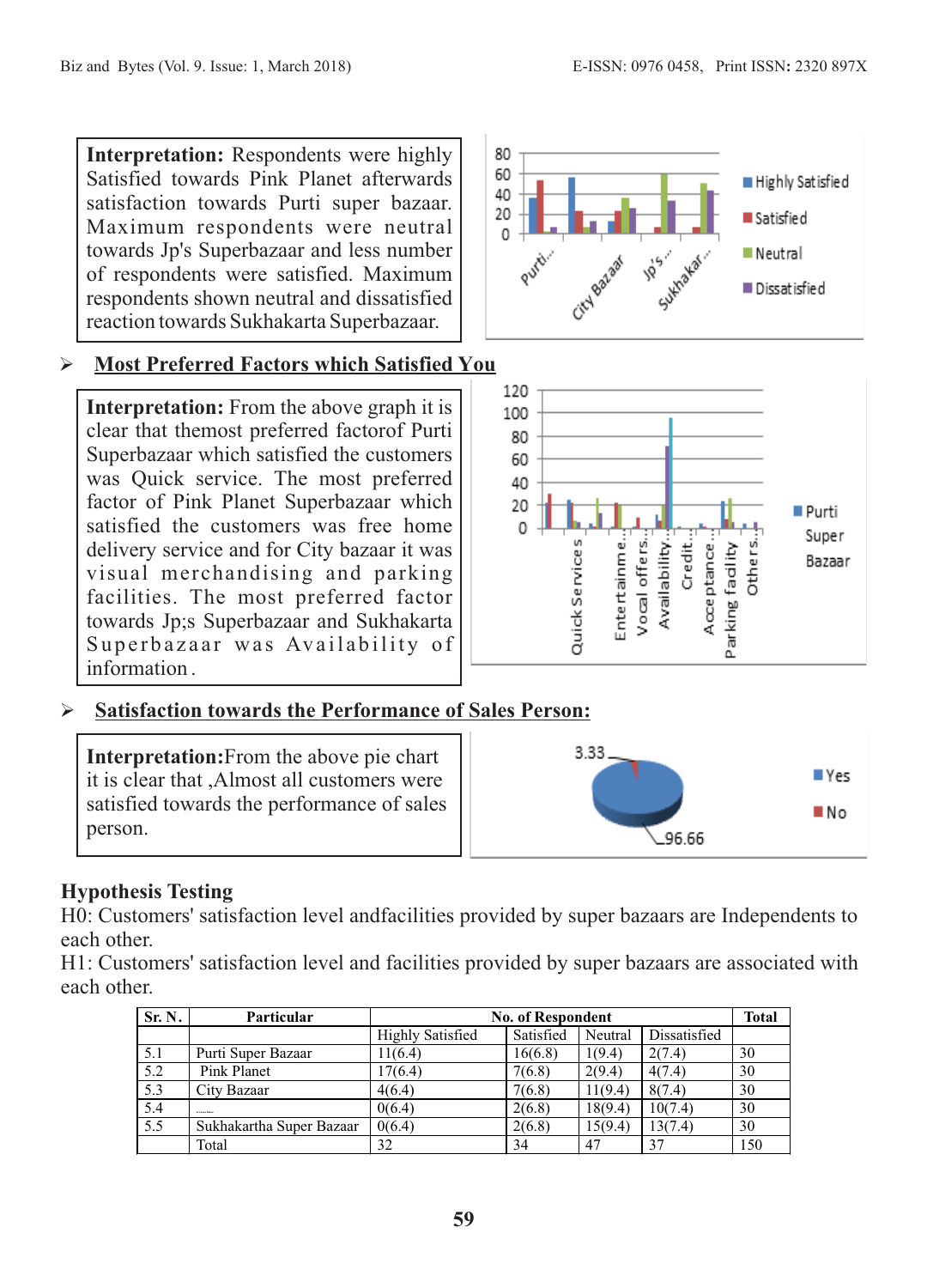$df=(R-1)(C-1) = (5-1)(4-1) = 4x3=12$  $\alpha$  =0.01, Critical value=26.217, Chisquare=89.22. Therefore, Calculated value> Table value.

Hence, As per the above graph the calculated value of Chi-square is greater than Critical value therefore we accept H1 alternative hypothesis and proved that there is a association between customer satisfaction level and facilities provided by superbazaar in Chandrapur city.



# **Findings**

- 1) Maximum respondents purchases products Monthly from superbazaar but not Daily.
- 2) Purti super bazaar and Pink planet superbazaar provides all the mentioned facilities.
- 3) City bazaar does not provide Entertainment, vocal offers and credit facilities.
- 4) Sukhakarta Superbazaar does not provides Entertainment or live concert, Vocal offers with in store, Credit Facilities, Acceptance of Sodexo Coupon, Parking facility and Others (perishable goods).
- 5) It was found that the main reasons for shopping at super bazaar are free home delivery service and Quick service.
- 6) Respondents were Satisfied towards Purti super bazaar & Pink Planet

## **Scope of the Study**

- 1. It helps to know the facilities given by Super bazaars in Chandrapur city.
- 2. It helps to know the problems faced by Super bazaars in Chandrapur city.
- 3. It helps to know the reason for shopping at Super bazaars
- 4. It helps to analyse customer's satisfaction towards Super Bazaars in Chandrapur city.

# **Research Limitations**

- Sample size is small because of the time constraint.
- Respondent may provide data from their memory recall, there may only be rough estimates.
- · Survey is limited Chandrapur City only.

## **Suggesstions and Recommendations**

- 1) Marketer should implement some marketing strategies to motivate customers for frequently purchases of products from superbazaar.
- 2) City bazaar, Jp's Superbazaar and Sukhakarta Superbazaar should spread an awearness and to attract maximum customers they should provides various ranges of facilities to customers.